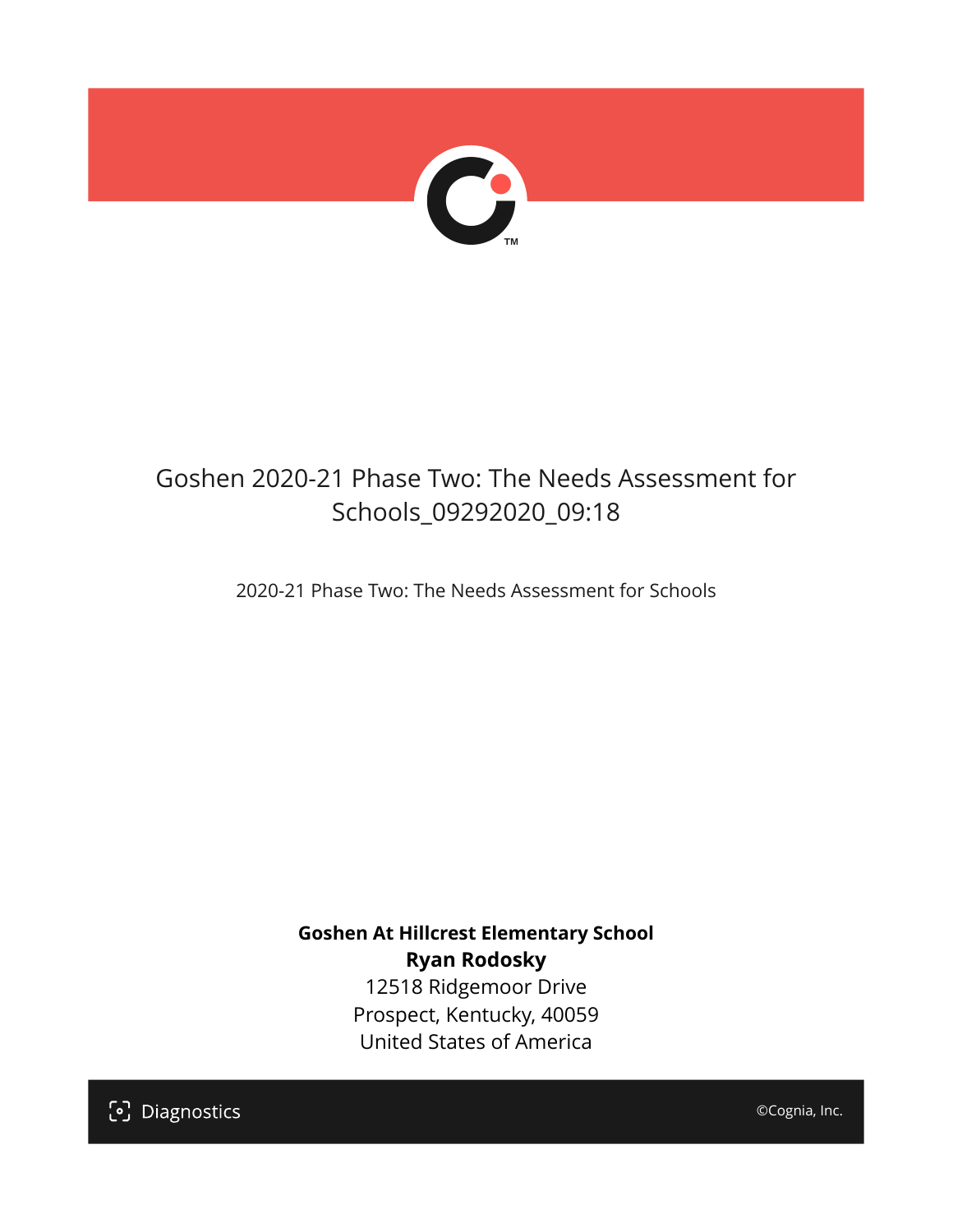#### **Table of Contents**

| 2020-21 Phase Two: The Needs Assessment for Schools        |  |
|------------------------------------------------------------|--|
| Understanding Continuous Improvement: The Needs Assessment |  |
| Protocol                                                   |  |
| <b>Current State</b>                                       |  |
| Priorities/Concerns                                        |  |
| <b>Trends</b>                                              |  |
| Potential Source of Problem                                |  |
| Strengths/Leverages                                        |  |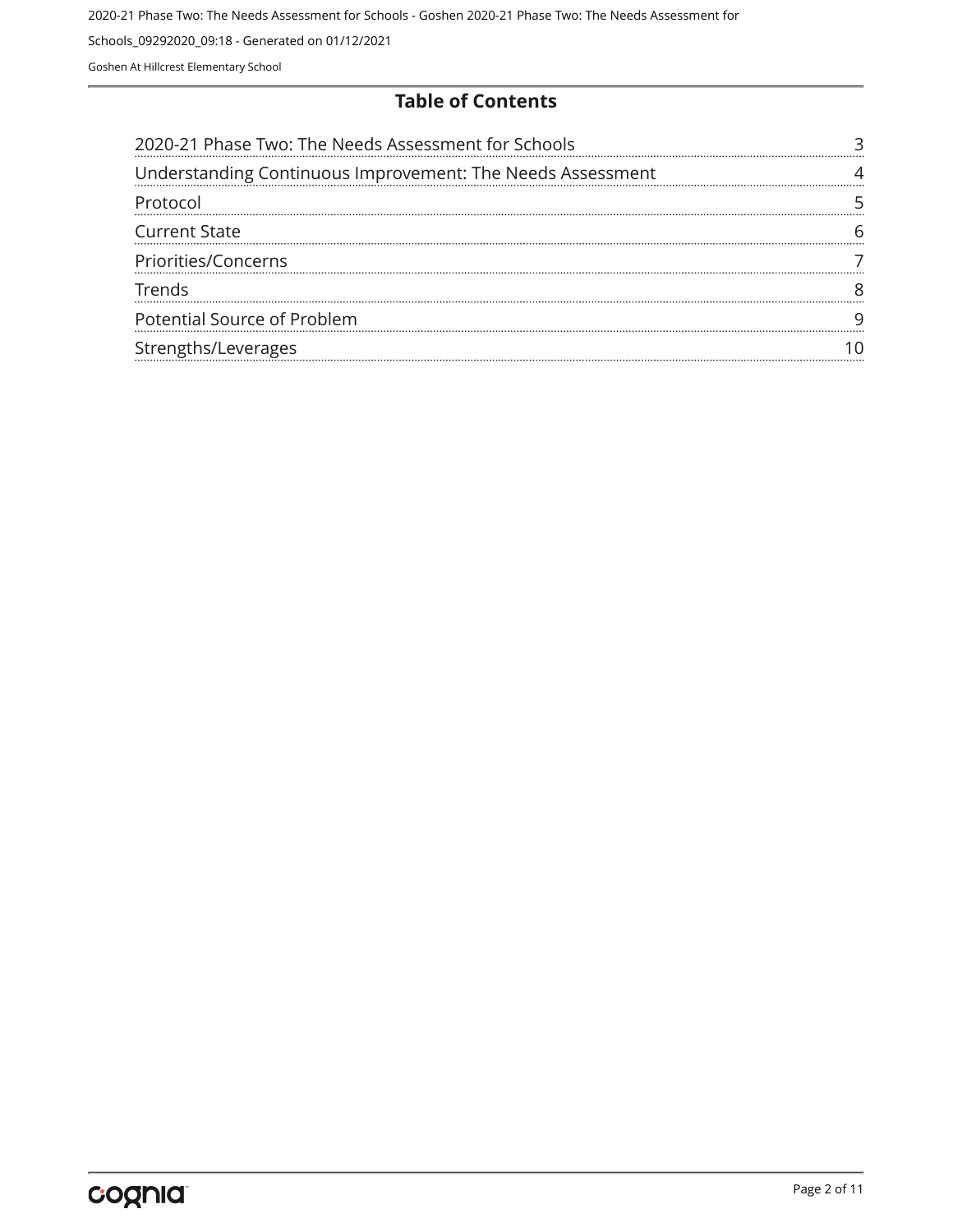2020-21 Phase Two: The Needs Assessment for Schools - Goshen 2020-21 Phase Two: The Needs Assessment for

Schools\_09292020\_09:18 - Generated on 01/12/2021

Goshen At Hillcrest Elementary School

## <span id="page-2-0"></span>**2020-21 Phase Two: The Needs Assessment for Schools**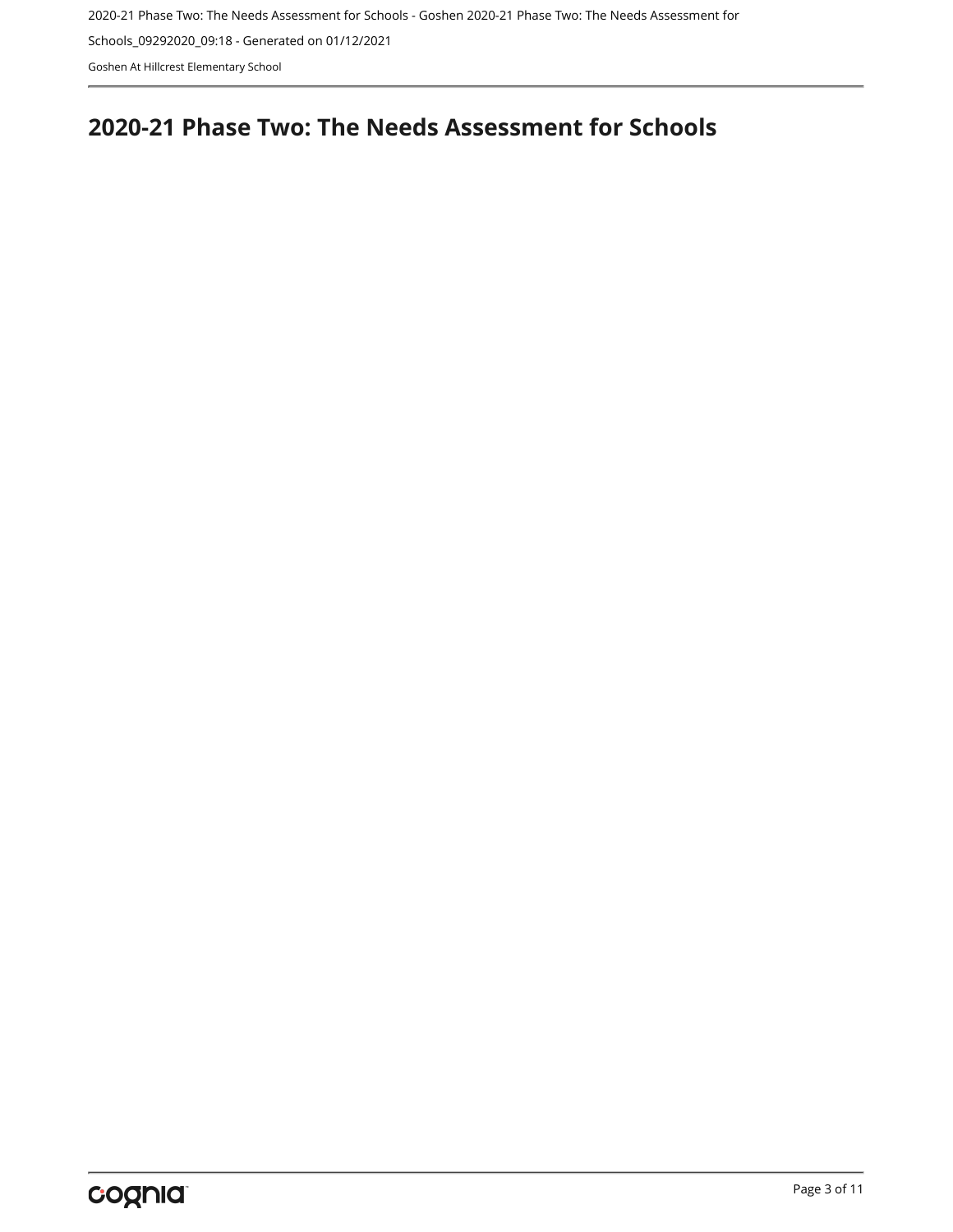## <span id="page-3-0"></span>**Understanding Continuous Improvement: The Needs Assessment**

In its most basic form, continuous improvement is about understanding the **current state** and formulating a plan to move to the **desired state**. The comprehensive needs assessment is a culmination of an extensive review of multiple sources of data collected over a period of time (e.g. 2-3 years). It is to be conducted annually as an essential part of the continuous improvement process and precedes the development of strategic goals (i.e. desired state).

The needs assessment requires synthesis and analysis of multiple sources of data and should reach conclusions about the **current state** of the school, as well as the processes, practices and conditions that contributed to that state.

The needs assessment provides the framework for **all** schools to clearly and honestly identify their most critical areas for improvement that will be addressed later in the planning process through the development of goals, objectives, strategies and activities. 703 KAR 2:225 requires, as part of continuous improvement planning for schools, each school complete the needs assessment between October 1 and November 1 of each year and include: (1) a description of the data reviewed and the process used to develop the needs assessment; (2) a review of the previous plan and its implementation to inform development of the new plan; and, (3) perception data gathered from the administration of a valid and reliable measure of teaching and learning conditions. Further, as required by Section 1114 of the Every Student Succeeds Act (ESSA), Title I schools implementing a schoolwide program must base their Title I program on a comprehensive needs assessment.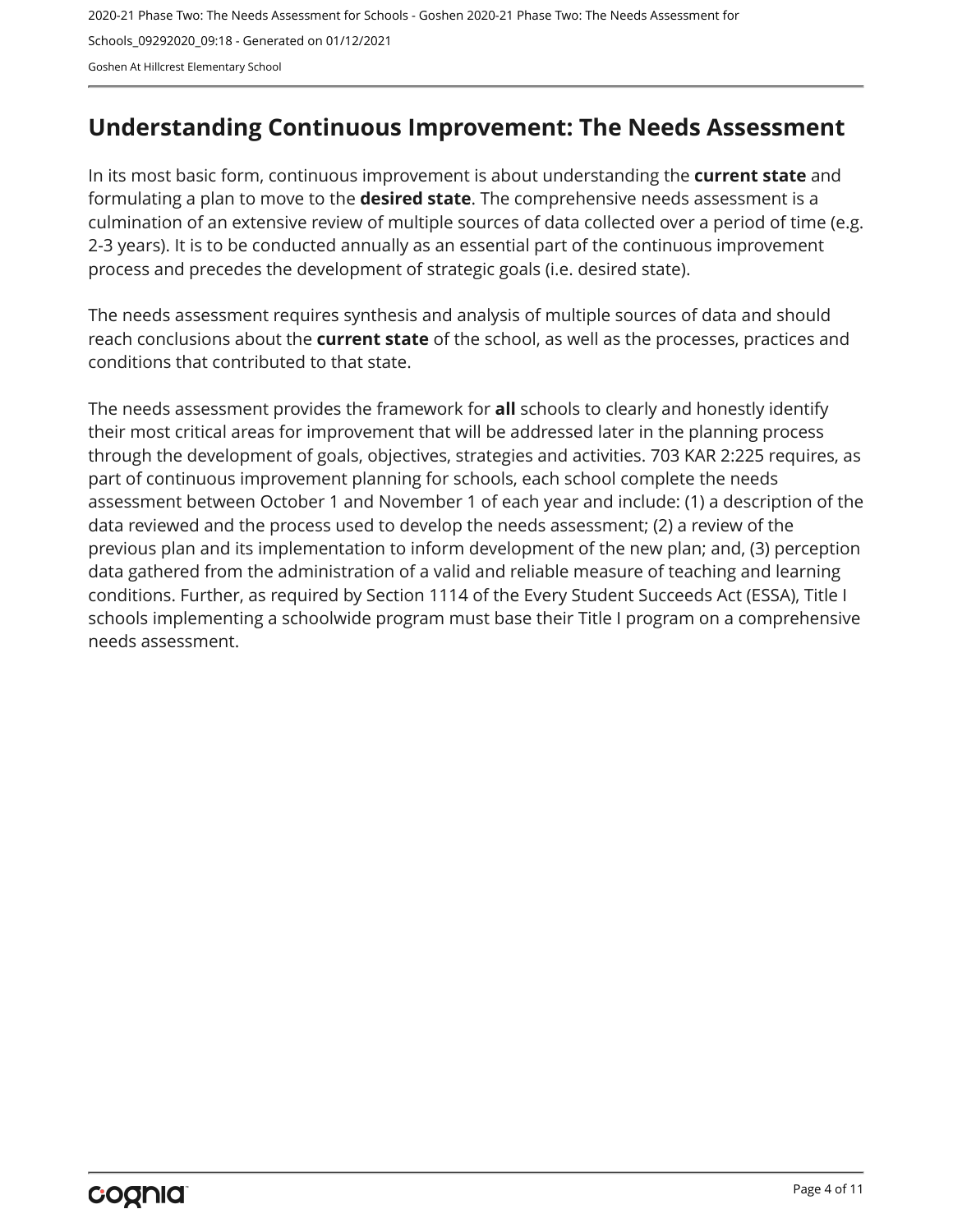## <span id="page-4-0"></span>**Protocol**

. Clearly detail the process used for reviewing, analyzing and applying data results. Include names of school councils, leadership teams and stakeholder groups involved. How frequently does this planning team meet and how are these meetings documented?

All Grade levels will review data using a predetermined protocol and results shared with stakeholders, an informational piece, and with teachers to drive their instructional practices. Each grade level analyzes scores during extended planning and Teacher Work Day to allow multiple teachers to add to the discussion about best practice. The classroom teachers will analyze results from students they had in the testing year, in order to look for trends and patterns of student learning and instructional practices. The teachers will then analyze data information for their current students to determine if strategies showing positive trends will work for their current students.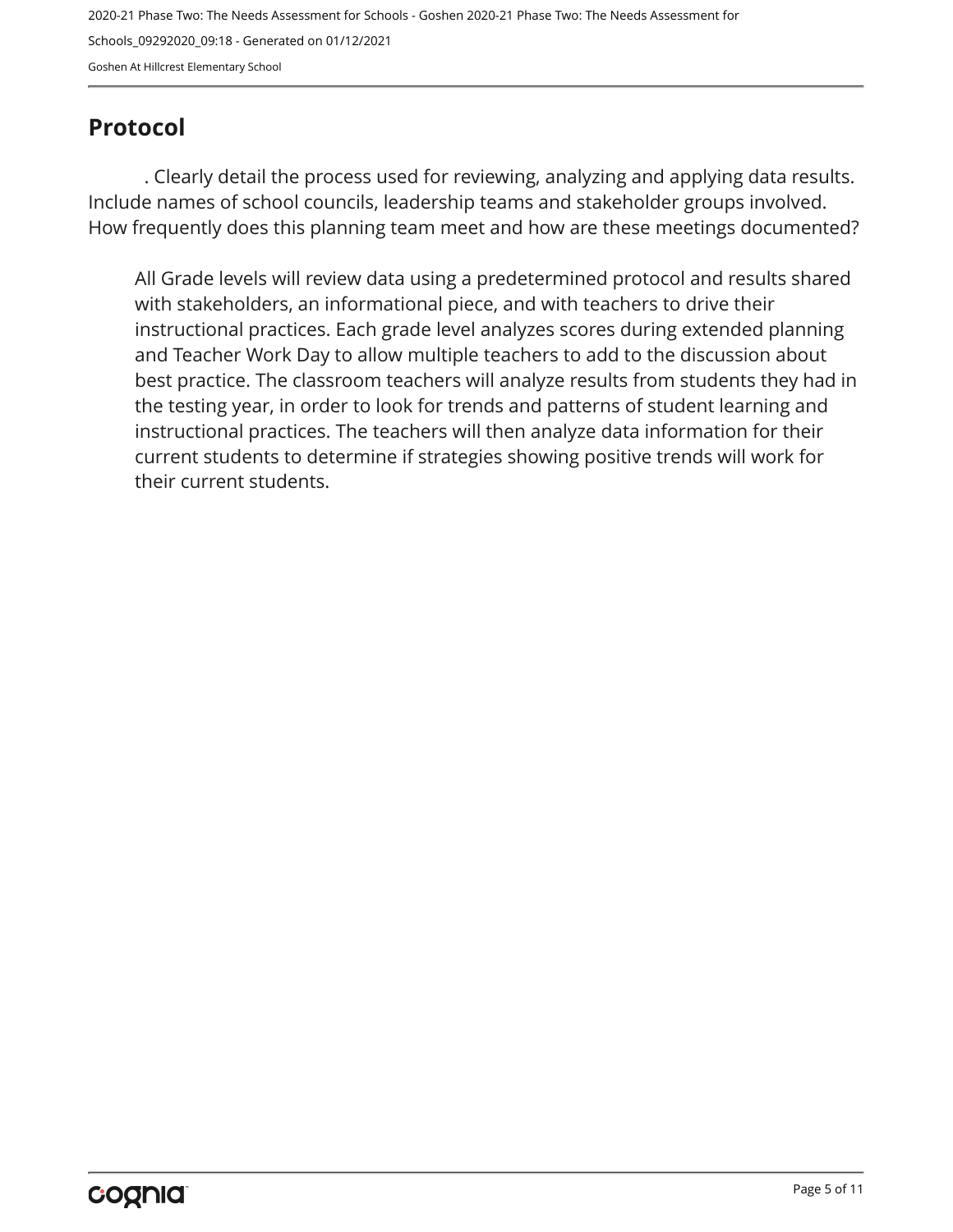## <span id="page-5-0"></span>**Current State**

. Plainly state the current condition using precise numbers and percentages as revealed by past, current and multiple sources of data. These should be based solely on data outcomes. Cite the source of data used.

#### **Example of Current Academic State:**

-Thirty-four percent (34%) of students in the achievement gap scored proficient on KPREP Reading.

-From 2018 to 2020, the school saw an 11% increase in novice scores in reading among students in the achievement gap.

-Fifty-four percent (54%) of our students scored proficient in math compared to the state average of 57%.

#### **Example of Non-Academic Current State:**

-Teacher Attendance: Teacher attendance rate was 84% for the 2019-20 school year – a decrease from 92% in 2017-18.

-The number of behavior referrals increased from 204 in 2018-19 to 288 in 2019-20. -Survey results and perception data indicated 62% of the school's teachers received adequate professional development.

Information obtained from our 18-19 scores indicate our NAPD score, when compared to the previous year, demonstrates Reading moving from 75.4% P/D to 78.4%, math 74.9% to 71.6%, SS 75.5% to 68%, and Writing 71.8% to 72.1%. In science, 62.2% of students scored P/D compared to the state average of 31.7%. The overall school proficiency is 93.1 (very high), Separate Academic Indicator is 85.9 (very high) and Growth 56.6 (medium). The achievement gap for Hispanic students decreased from 20.6% in 17-18 to 2.9% in 18-19. The achievement gap for special education students increased from 45.8% to 52.8%. The overall rating based on the 5-star system is 4 stars. KPREP was cancelled for the 2019 – 2020 school year due to the COVID-19 pandemic.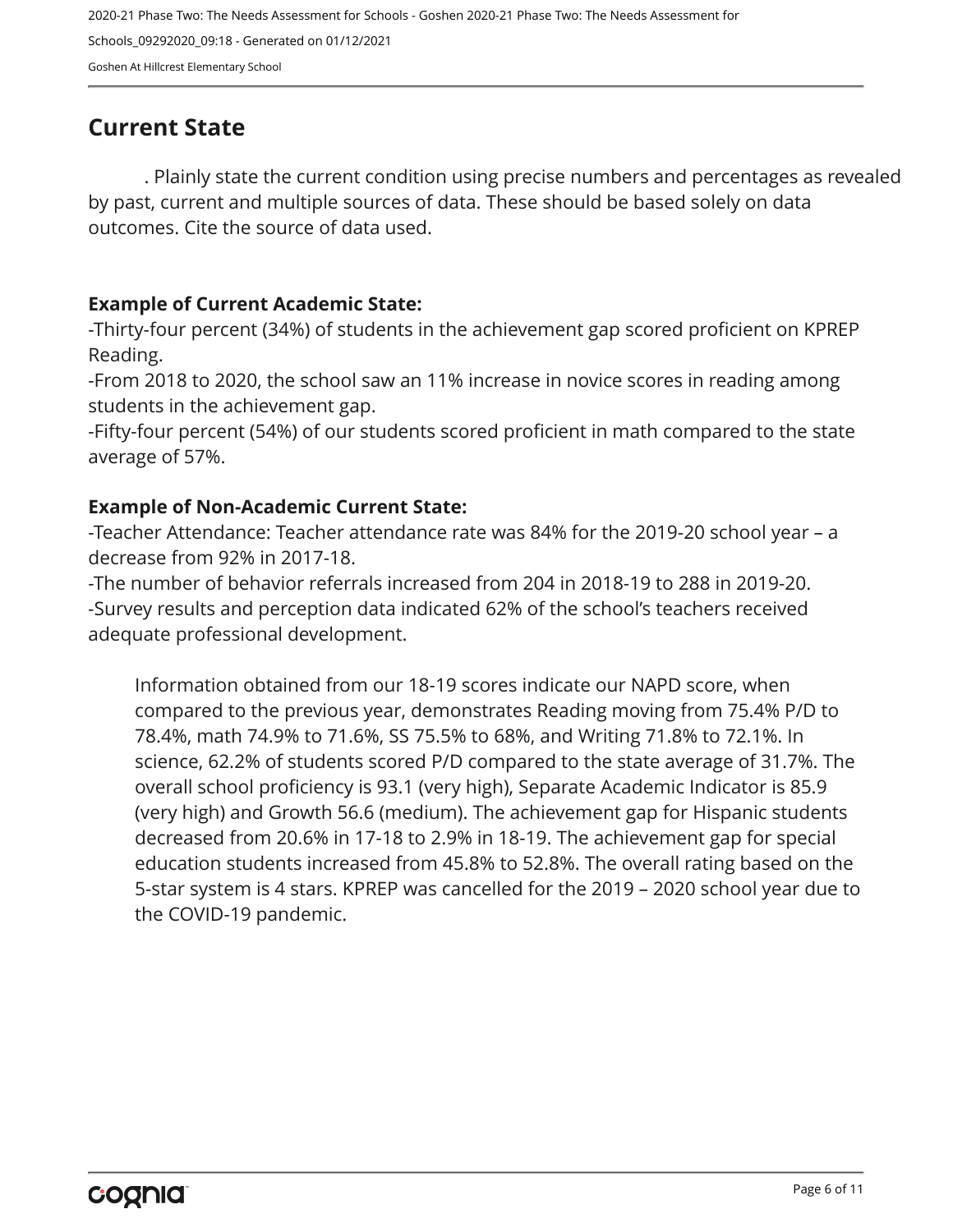## <span id="page-6-0"></span>**Priorities/Concerns**

. Clearly and concisely identify areas of weakness using precise numbers and percentages.

**NOTE:** These priorities will be thoroughly addressed in the Comprehensive School Improvement Plan (CSIP) diagnostic and template.

**Example:** Sixty-eight (68%) of students in the achievement gap scored below proficiency on the KPREP test in reading as opposed to just 12% of non-gap learners.

2019 - 2019 KPREP results revealed that 30% of special education students scored P/D on the KPREP test in reading as opposed to 82.8% of non-disabled students. KPREP was cancelled for the 2019 – 2020 school year due to the COVID-19 pandemic.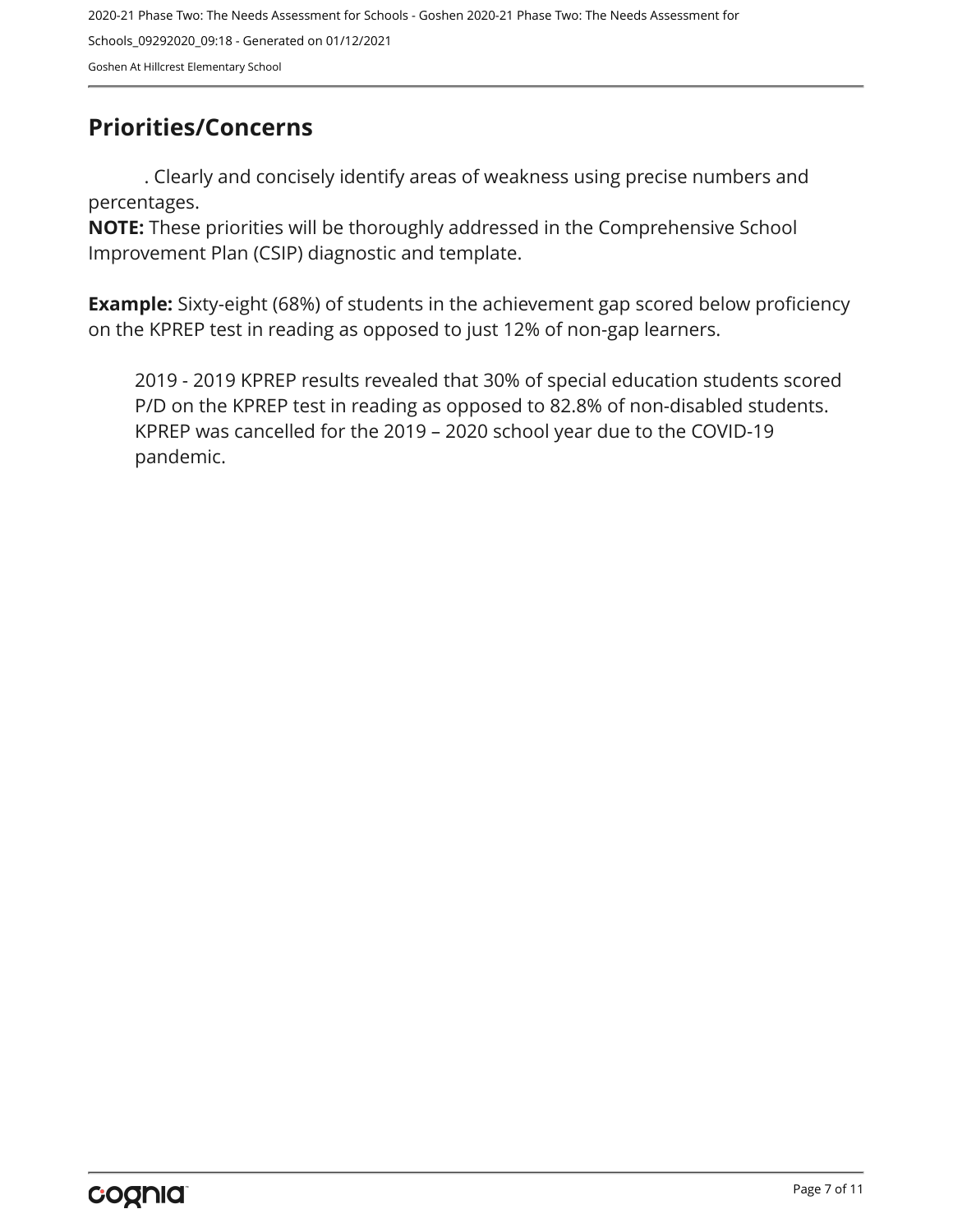## <span id="page-7-0"></span>**Trends**

. Analyzing data trends from the previous two academic years, which academic, cultural and behavioral measures remain significant areas for improvement?

2018 – 2019 KPREP results show Proficiency and Separate Academic Indicator continue to be very high. A reduction in the gap between Hispanic and non Hispanic students indicates that Tier 1 instruction and Tier 2 / 3 interventions are working. The gap for students with disabilities increased, which is a concern. KPREP was cancelled for the 2019 – 2020 school year due to the COVID-19 pandemic.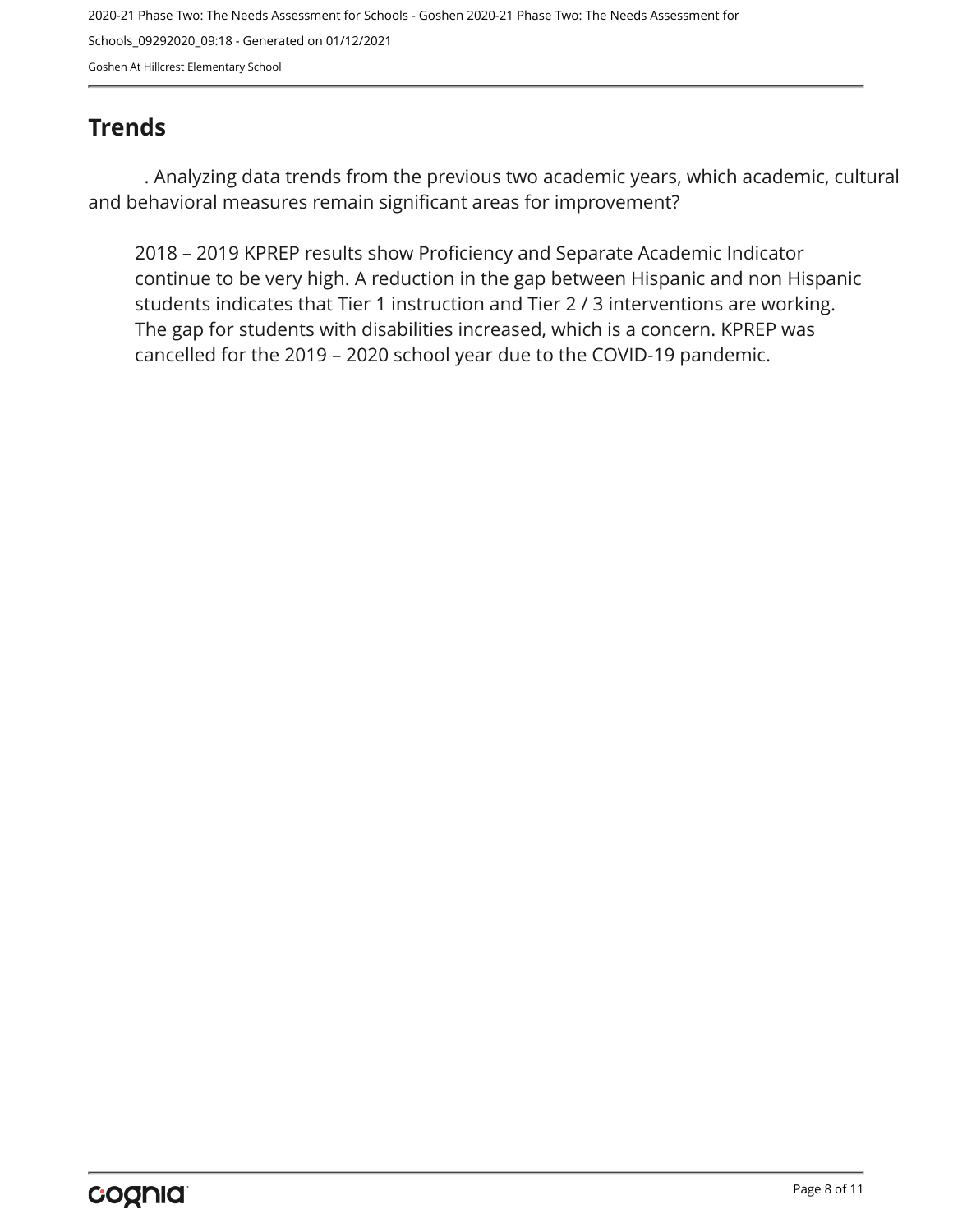## <span id="page-8-0"></span>**Potential Source of Problem**

. Which processes, practices or conditions will the school focus its resources and efforts upon in order to produce the desired changes? Note that all processes, practices and conditions can be linked to the six Key Core Work Processes outlined below:

[KCWP 1: Design and Deploy Standards](https://education.ky.gov/school/csip/Documents/KCWP 1 Strategic Design and Deploy Standards.pdf) [KCWP 2: Design and Deliver Instruction](https://education.ky.gov/school/csip/Documents/KCWP%202%20Strategic%20Design%20and%20Deliver%20Instruction.pdf) [KCWP 3: Design and Deliver Assessment Literacy](https://education.ky.gov/school/csip/Documents/KCWP%203%20Strategic%20Design%20and%20Deliver%20Assessment%20Literacy.pdf) [KCWP 4: Review, Analyze and Apply Data](https://education.ky.gov/school/csip/Documents/KCWP 4 Strategic Review Analyze and Apply Data.pdf) [KCWP 5: Design, Align and Deliver Support](https://education.ky.gov/school/csip/Documents/KCWP 5 Strategic Design Align Deliver Support Processes.pdf) [KCWP 6: Establishing Learning Culture and Environment](https://education.ky.gov/school/csip/Documents/KCWP 6 Strategic Establish Learning Culture and Environment.pdf)

To produce the desired change, Goshen will continue to focus on flexible grouping across all content to better serve our struggling students and provide extensions in learning for our achieving students. The development and use of common formative assessments will help to narrow the skill needed for student mastery. Data analysis will continue on a regular basis by our classroom teachers and ESS to strengthen our instruction in Tier I and narrow down groups for our ESS teachers.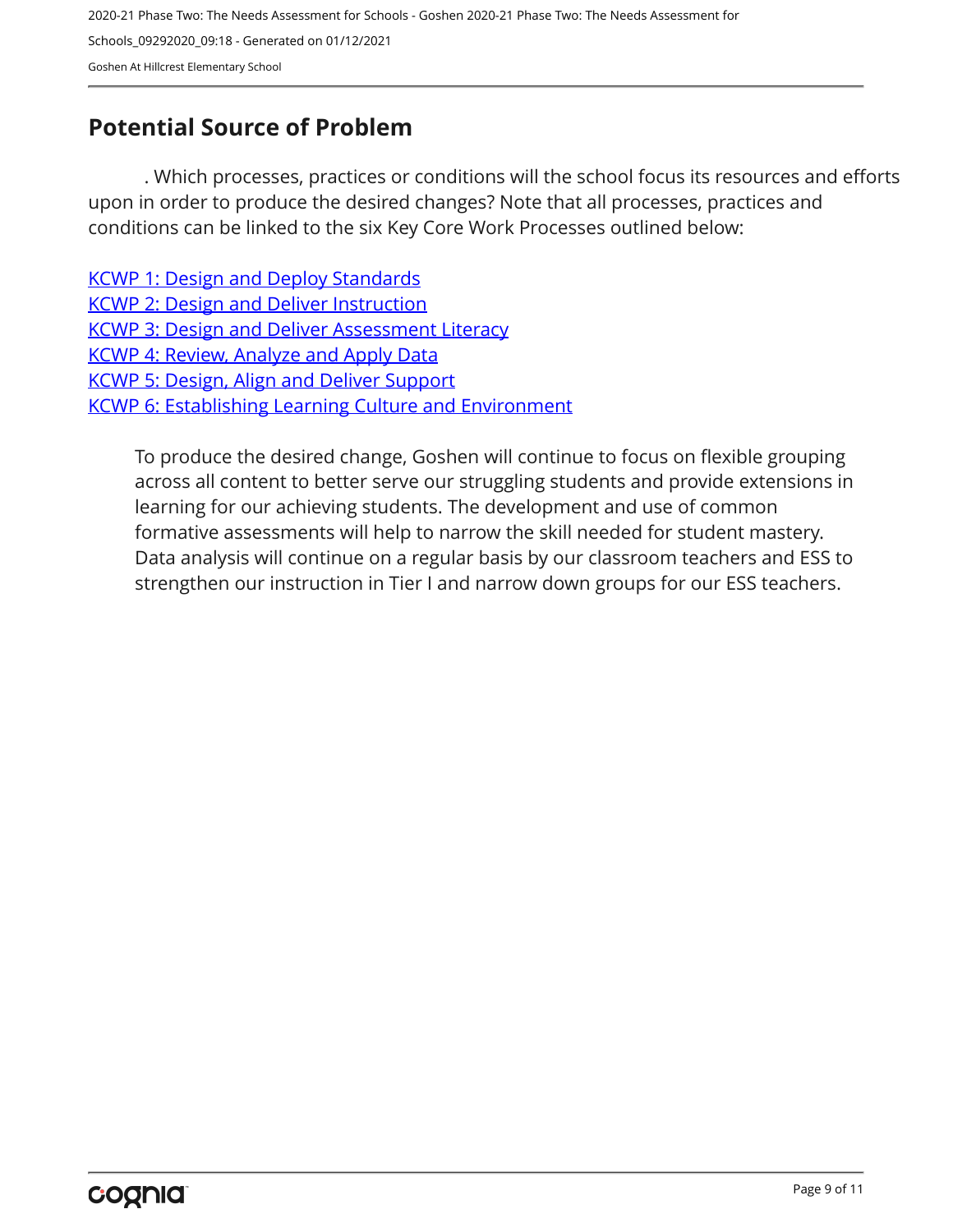### <span id="page-9-0"></span>**Strengths/Leverages**

. Plainly state, using precise numbers and percentages revealed by current data, the strengths and leverages of the school.

**Example**: Graduation rate has increased from 67% the last five years to its current rate of 98%.

Goshen maintains very high scores in Proficiency and Separate Academic Indicator . Furthermore our student attendance (97%) is very high and our tier 1 socialemotional supports ensure a positive learning environment for all students. Improved scores for our Hispanic students demonstrate that our systems can positively serve our Gap groups. This success needs to be replicated for our special education students to ensure their growth.